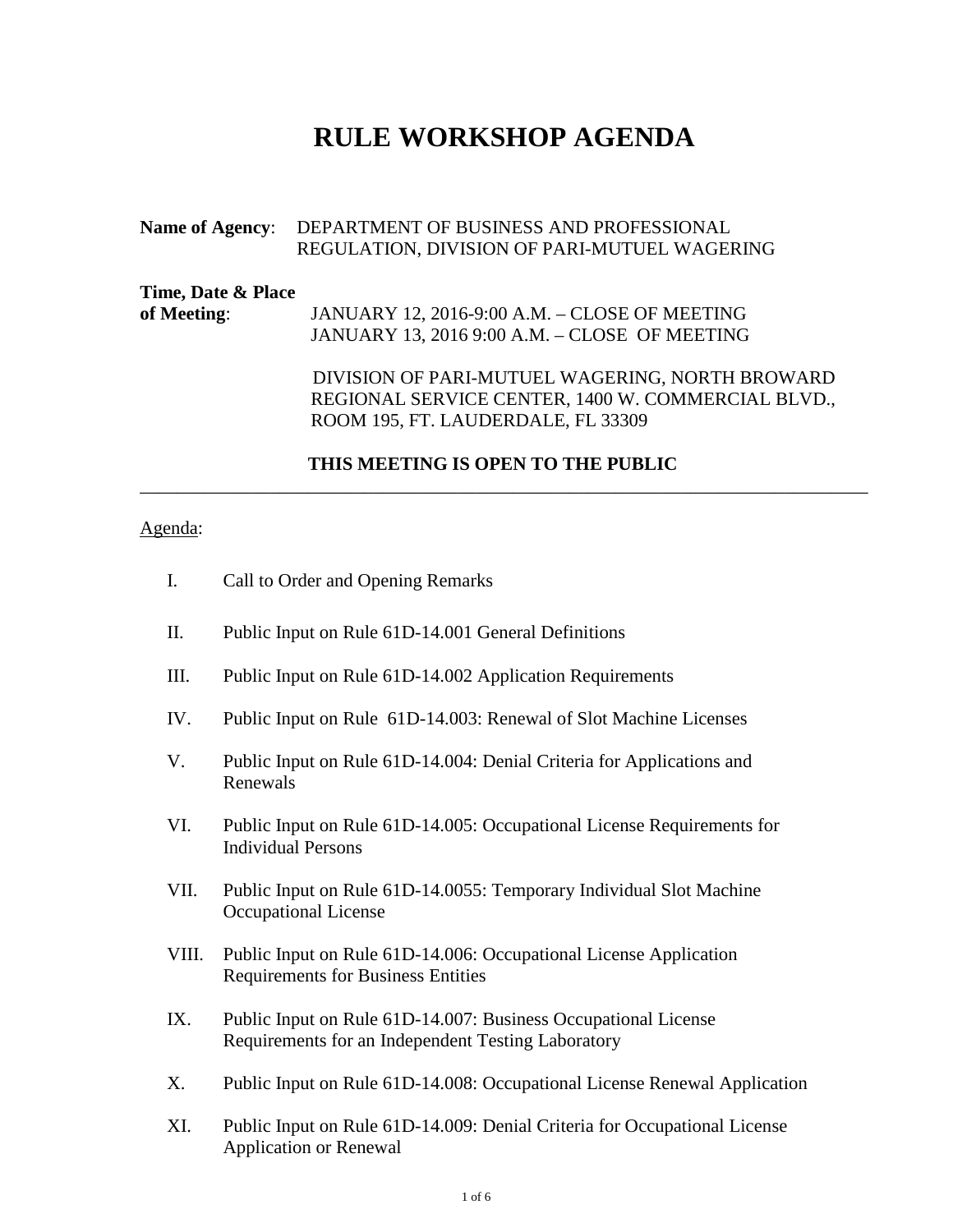- XII. Public Input on Rule [61D-14.010:](https://www.flrules.org/gateway/ruleNo.asp?id=61D-14.010) Identification of the Occupational License Applicant
- XIII. Public Input on Rule [61D-14.011:](https://www.flrules.org/gateway/ruleNo.asp?id=61D-14.011) Occupational License and Fingerprint Fees
- XIV. Public Input on Rule [61D-14.012:](https://www.flrules.org/gateway/ruleNo.asp?id=61D-14.012) Change of Position, Place of Work, Name, or Address
- XV. Public Input on Rule [61D-14.014:](https://www.flrules.org/gateway/ruleNo.asp?id=61D-14.014) Occupational Licensee Termination List
- XVI. Public Input on Rule [61D-14.015:](https://www.flrules.org/gateway/ruleNo.asp?id=61D-14.015) Slot Machine Licensee Organizational Structure
- XVII. Public Input on Rule [61D-14.016:](https://www.flrules.org/gateway/ruleNo.asp?id=61D-14.016) Operational Requirements
- XVIII. Public Input on Rule [61D-14.017:](https://www.flrules.org/gateway/ruleNo.asp?id=61D-14.017) Days and Hours of Operation
- XIX. Public Input on Rule [61D-14.018:](https://www.flrules.org/gateway/ruleNo.asp?id=61D-14.018) State Office Space Requirements
- XX. Public Input on Rule [61D-14.019:](https://www.flrules.org/gateway/ruleNo.asp?id=61D-14.019) Compulsive or Addictive Gambling Prevention Program
- XXI. Public Input on Rule [61D-14.020:](https://www.flrules.org/gateway/ruleNo.asp?id=61D-14.020) Excluded Persons
- XXII. Public Input on Rule [61D-14.021:](https://www.flrules.org/gateway/ruleNo.asp?id=61D-14.021) Complimentary Services or Items
- XXIII. Public Input on Rule [61D-14.022:](https://www.flrules.org/gateway/ruleNo.asp?id=61D-14.022) Slot Machine, Slot Machine Component, and Progressive System Requirements
- XXIV. Public Input on Rule [61D-14.024:](https://www.flrules.org/gateway/ruleNo.asp?id=61D-14.024) Logic Compartment
- XXV. Public Input on Rule [61D-14.025:](https://www.flrules.org/gateway/ruleNo.asp?id=61D-14.025) Currency Compartments
- XXVI. Public Input on Rule [61D-14.028:](https://www.flrules.org/gateway/ruleNo.asp?id=61D-14.028) Printed Circuit Board (PCB) Identification
- XXVII. Public Input on Rule [61D-14.029:](https://www.flrules.org/gateway/ruleNo.asp?id=61D-14.029) Mechanical Devices Used for Displaying Game Outcomes
- XXVIII. Public Input on Rule [61D-14.030:](https://www.flrules.org/gateway/ruleNo.asp?id=61D-14.030) Video Monitors/Touchscreens
- XXIX. Public Input on Rule [61D-14.031:](https://www.flrules.org/gateway/ruleNo.asp?id=61D-14.031) Bill Acceptors
- XXX. Public Input on Rule [61D-14.032:](https://www.flrules.org/gateway/ruleNo.asp?id=61D-14.032) Progressive System Requirements
- XXXI. Public Input on Rule [61D-14.033:](https://www.flrules.org/gateway/ruleNo.asp?id=61D-14.033) Progressive Displays and Controllers
- XXXII. Public Input on Rule [61D-14.034:](https://www.flrules.org/gateway/ruleNo.asp?id=61D-14.034) Progressive Jackpots
- XXXIII. Public Input on Rule [61D-14.035:](https://www.flrules.org/gateway/ruleNo.asp?id=61D-14.035) Wireless Dispatch Systems
- XXXIV. Public Input on Rule [61D-14.036:](https://www.flrules.org/gateway/ruleNo.asp?id=61D-14.036) Slot Machine Tournament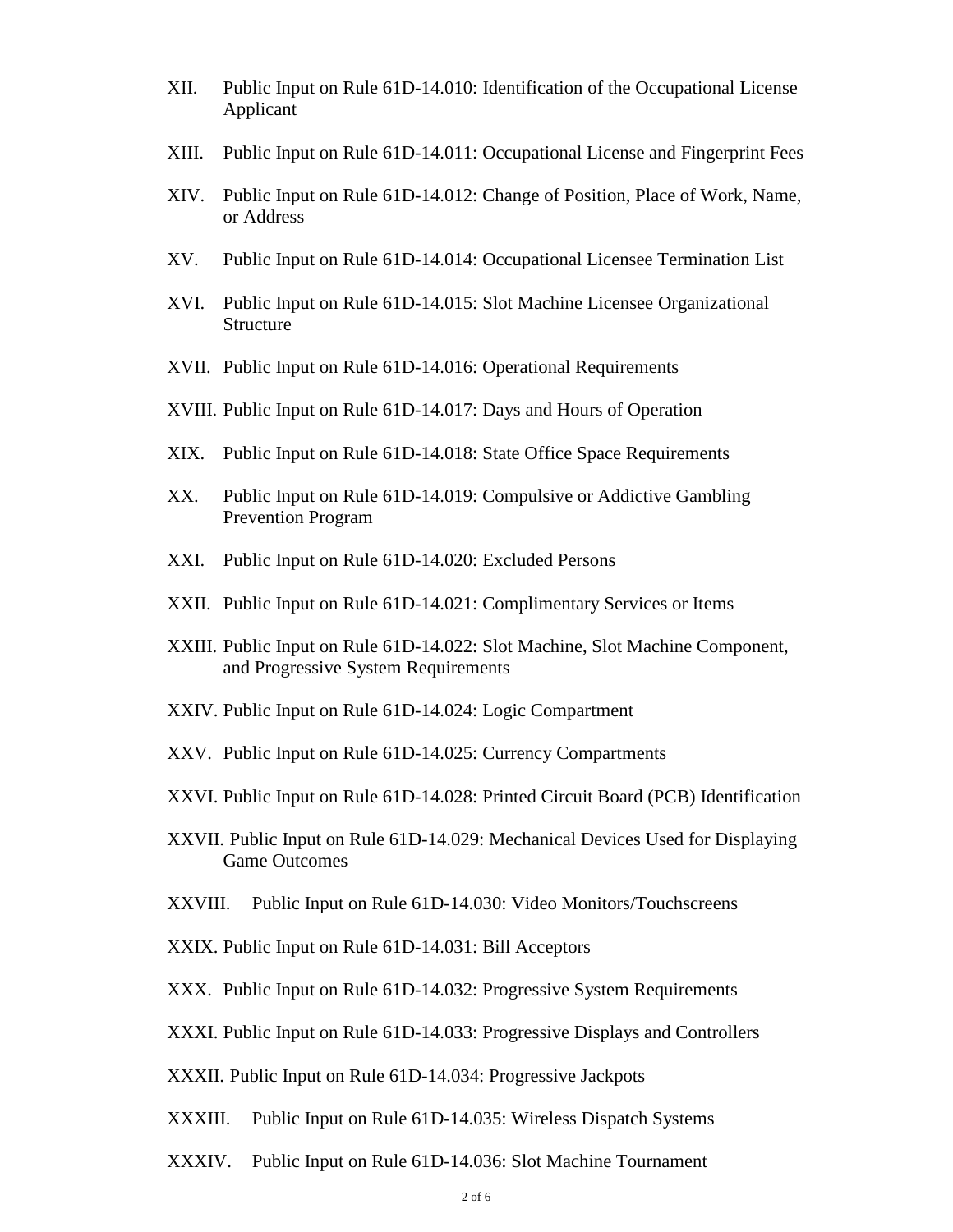- XXXV. Public Input on Rule [61D-14.037:](https://www.flrules.org/gateway/ruleNo.asp?id=61D-14.037) Games with Bonus Features, Multiple Win Lines, Prizes
- XXXVI. Public Input on Rule [61D-14.038:](https://www.flrules.org/gateway/ruleNo.asp?id=61D-14.038) Percentage Payout and Odds
- XXXVII. Public Input on Rule [61D-14.039:](https://www.flrules.org/gateway/ruleNo.asp?id=61D-14.039) Credit Redemption, Meter, Cancel Credit, and Taxation Reporting Limits
- XXXVIII. Public Input on Rule [61D-14.040:](https://www.flrules.org/gateway/ruleNo.asp?id=61D-14.040) Game Cycle, Payment of Credits by Ticket Printer, and Ticket Redemption
- XXXIX. Public Input on Rule [61D-14.041:](https://www.flrules.org/gateway/ruleNo.asp?id=61D-14.041) Randomness Requirements and Game Play Auditing
- XL. Public Input on Rule [61D-14.042:](https://www.flrules.org/gateway/ruleNo.asp?id=61D-14.042) Accounting and Occurrence Meter Specifications
- XLI. Public Input on Rule [61D-14.043:](https://www.flrules.org/gateway/ruleNo.asp?id=61D-14.043) Transaction Log, Accountability of Bills/Tickets, Bill Acceptor Recall, and Number of Last Plays Required
- XLII. Public Input on Rule [61D-14.044:](https://www.flrules.org/gateway/ruleNo.asp?id=61D-14.044) Identification of Program Storage Media, and Slot Machine Technical Requirements
- XLIII. Public Input on Rule [61D-14.046:](https://www.flrules.org/gateway/ruleNo.asp?id=61D-14.046) Facility Based Monitoring System Functionality
- XLIV. Public Input on Rule [61D-14.047:](https://www.flrules.org/gateway/ruleNo.asp?id=61D-14.047) Facility Based Monitoring System and Computer Diagnostics
- XLV. Public Input on Rule [61D-14.048:](https://www.flrules.org/gateway/ruleNo.asp?id=61D-14.048) Facility Based Monitoring System Required Reports
- XLVI. Public Input on Rule [61D-14.050:](https://www.flrules.org/gateway/ruleNo.asp?id=61D-14.050) Floor Plan
- XLVII.Public Input on Rule [61D-14.051:](https://www.flrules.org/gateway/ruleNo.asp?id=61D-14.051) Security Plan
- XLVIII.Public Input on Rule [61D-14.052:](https://www.flrules.org/gateway/ruleNo.asp?id=61D-14.052) Electronic Identification and Access Control System
- XLIX. Public Input on Rule [61D-14.053:](https://www.flrules.org/gateway/ruleNo.asp?id=61D-14.053) Key Controls
- L. Public Input on Rule [61D-14.054:](https://www.flrules.org/gateway/ruleNo.asp?id=61D-14.054) Surveillance Equipment
- LI. Public Input on Rule [61D-14.055:](https://www.flrules.org/gateway/ruleNo.asp?id=61D-14.055) Storage and Retrieval of Surveillance Recordings
- LII. Public Input on Rule [61D-14.056:](https://www.flrules.org/gateway/ruleNo.asp?id=61D-14.056) Security and Surveillance Logs
- LIII. Public Input on Rule [61D-14.058:](https://www.flrules.org/gateway/ruleNo.asp?id=61D-14.058) Slot Machine Licensees System of Internal Controls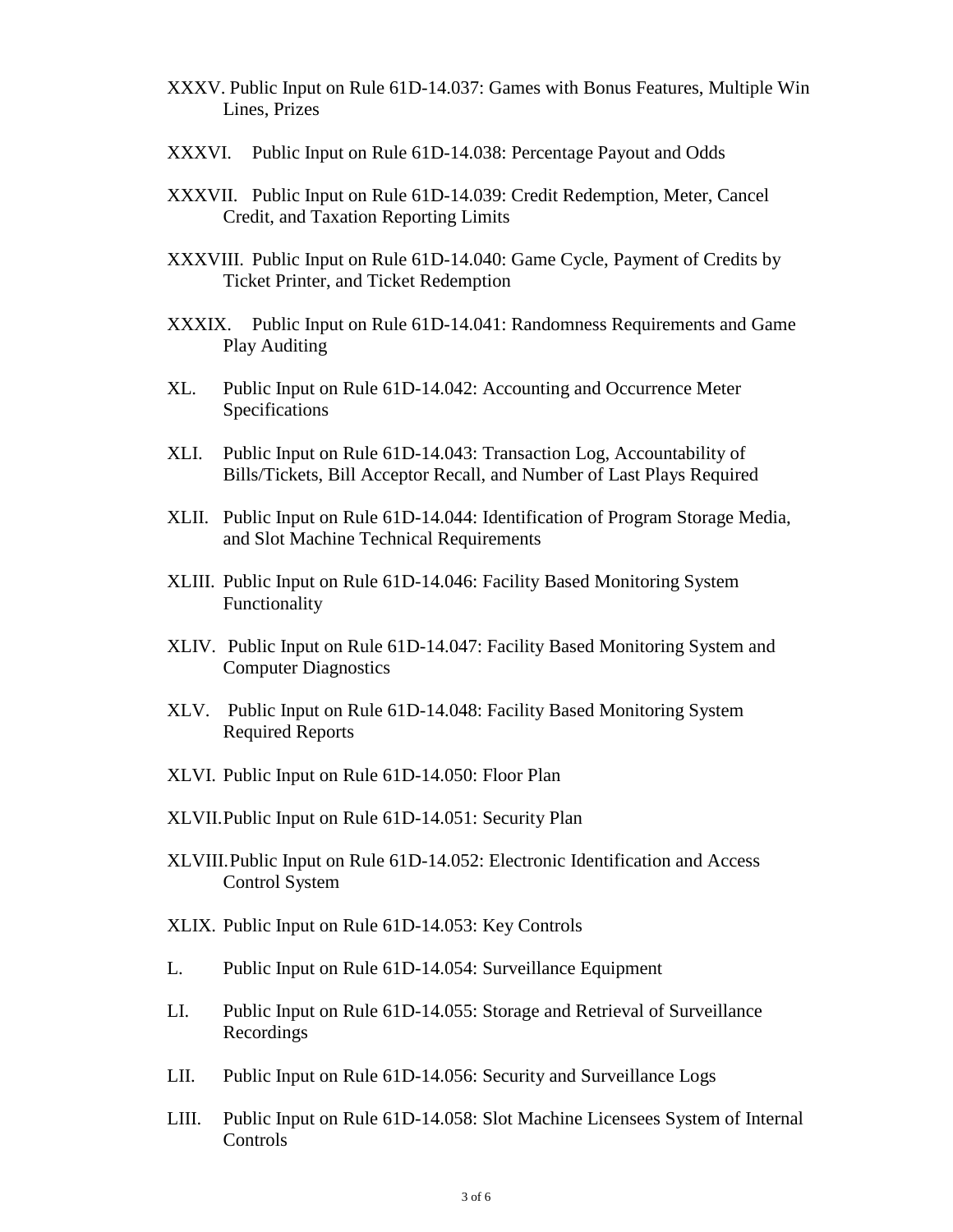- LIV. Public Input on Rule [61D-14.059:](https://www.flrules.org/gateway/ruleNo.asp?id=61D-14.059) Slot Machine Licensee Personnel
- LV. Public Input on Rule [61D-14.060:](https://www.flrules.org/gateway/ruleNo.asp?id=61D-14.060) Business Entities, Internal Controls and Personnel Records
- LVI. Public Input on Rule [61D-14.061:](https://www.flrules.org/gateway/ruleNo.asp?id=61D-14.061) Slot Cash Storage Boxes
- LVII. Public Input on Rule [61D-14.062:](https://www.flrules.org/gateway/ruleNo.asp?id=61D-14.062) Business Entity Personnel Records
- LVIII. Public Input on Rule [61D-14.063:](https://www.flrules.org/gateway/ruleNo.asp?id=61D-14.063) Count Rooms
- LIX. Public Input on Rule [61D-14.065:](https://www.flrules.org/gateway/ruleNo.asp?id=61D-14.065) Procedure for Slot Cash Storage Box Count
- LX. Public Input on Rule [61D-14.067:](https://www.flrules.org/gateway/ruleNo.asp?id=61D-14.067) Slot Booths and Change Machines
- LXI. Public Input on Rule [61D-14.069:](https://www.flrules.org/gateway/ruleNo.asp?id=61D-14.069) Accounting and Security Records
- LXII. Public Input on Rule [61D-14.072:](https://www.flrules.org/gateway/ruleNo.asp?id=61D-14.072) Cashier's Cage, Satellite Cages, Vaults, and Accounting Controls
- LXIII. Public Input on Rule [61D-14.073:](https://www.flrules.org/gateway/ruleNo.asp?id=61D-14.073) Meter Readings
- LXIV. Public Input on Rule [61D-14.074:](https://www.flrules.org/gateway/ruleNo.asp?id=61D-14.074) Security Requirements, System Access, and Firewalls
- LXV. Public Input on Rule [61D-14.075:](https://www.flrules.org/gateway/ruleNo.asp?id=61D-14.075) Jackpot Payouts Not Paid Directly From the Slot Machine
- LXVI. Public Input on Rule [61D-14.076:](https://www.flrules.org/gateway/ruleNo.asp?id=61D-14.076) Player Tracking System
- LXVII. Public Input on Rule [61D-14.079:](https://www.flrules.org/gateway/ruleNo.asp?id=61D-14.079) Resolution of Jackpot Disputes
- LXVIII. Public Input on Rule [61D-14.080:](https://www.flrules.org/gateway/ruleNo.asp?id=61D-14.080) Retention, Storage and Destruction of Books, Records, and Documents
- LXIX. Public Input on Rule [61D-14.081:](https://www.flrules.org/gateway/ruleNo.asp?id=61D-14.081) Monthly Remittance Reports
- LXX. Public Input on Rule [61D-14.082:](https://www.flrules.org/gateway/ruleNo.asp?id=61D-14.082) Annual Financial Report
- LXXI. Public Input on Rule [61D-14.084:](https://www.flrules.org/gateway/ruleNo.asp?id=61D-14.084) Non-Redeemable Credit
- LXXII.Public Input on Rule [61D-14.085:](https://www.flrules.org/gateway/ruleNo.asp?id=61D-14.085) Records Regarding Ownership
- LXXIII.Public Input on Rule [61D-14.087:](https://www.flrules.org/gateway/ruleNo.asp?id=61D-14.087) Variance Reports and Response to Division Reports and Audits
- LXXIV. Public Input on Rule [61D-14.090:](https://www.flrules.org/gateway/ruleNo.asp?id=61D-14.090) Prohibited Act
- LXXV. Public Input on Rule [61D-14.093:](https://www.flrules.org/gateway/ruleNo.asp?id=61D-14.093) Critical Staff Level List
- LXXVI. Public Input on Rule [61D-14.095:](https://www.flrules.org/gateway/ruleNo.asp?id=61D-14.095) Critical Staff Level Requirements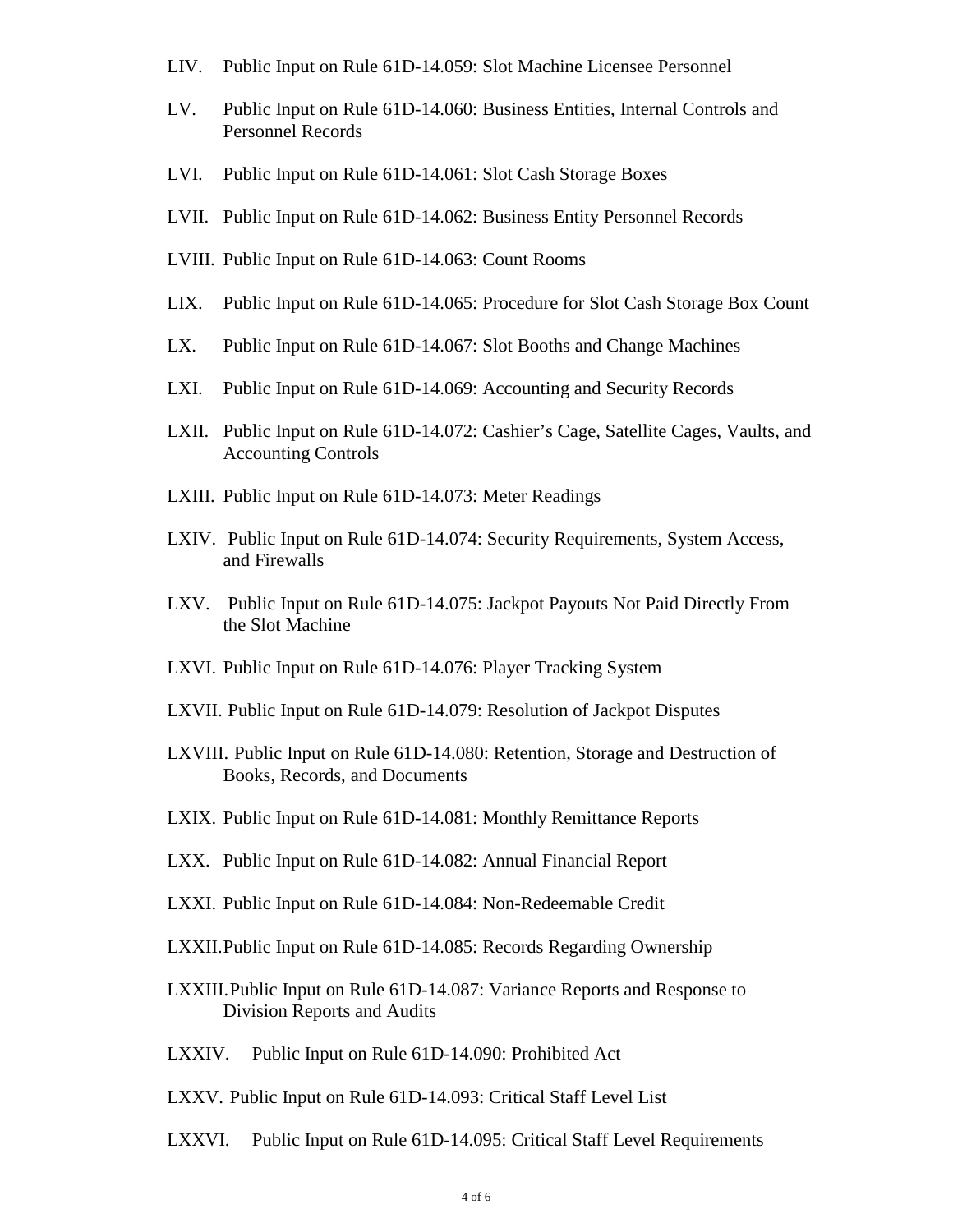- LXXVII. Public Input on Rule [61D-14.096:](https://www.flrules.org/gateway/ruleNo.asp?id=61D-14.096) Requirement for Shipment of All Slot Machines and Software Components
- LXXVIII. Public Input on Rule [61D-14.097:](https://www.flrules.org/gateway/ruleNo.asp?id=61D-14.097) Responsibility for Control of Slot Machine or Slot Machine Component Shipment
- LXXIX. Public Input on Rule [61D-14.098:](https://www.flrules.org/gateway/ruleNo.asp?id=61D-14.098) Slot Machine Seal
- LXXX. Public Input on Rule [61D-14.100:](https://www.flrules.org/gateway/ruleNo.asp?id=61D-14.100) Determination and Imposition of Penalty
- LXXXI. Public Input on Rule [61D-14.101:](https://www.flrules.org/gateway/ruleNo.asp?id=61D-14.101) Time for Payment of Fines
- LXXXII. Public Input on Rule [61D-14.102:](https://www.flrules.org/gateway/ruleNo.asp?id=61D-14.102) Individual Violations
- LXXXIII. Public Input on Rule [61D-14.103:](https://www.flrules.org/gateway/ruleNo.asp?id=61D-14.103) Facility Violations
- LXXXIV. Public Input on Rule [61D-14.104:](https://www.flrules.org/gateway/ruleNo.asp?id=61D-14.104) Citation Authority
- LXXXV. Public Input on Rule [61D-14.105:](https://www.flrules.org/gateway/ruleNo.asp?id=61D-14.105) Disciplinary Guidelines
- LXXXVI. Public Input on Rule [61D-14.106:](https://www.flrules.org/gateway/ruleNo.asp?id=61D-14.106) Post Final Order Actions
- LXXXVII. Public Input on Rule [61D-14.200:](https://www.flrules.org/gateway/ruleNo.asp?id=61D-14.200) Educational or Training Facilities
- LXXXVIII. Public Input on Rule [61D-14.201:](https://www.flrules.org/gateway/ruleNo.asp?id=61D-14.201) Slot Machine and Component Manufacturer Storage Facility Requirements
- LXXXIX. Public Input on Rule [61D-14.202:](https://www.flrules.org/gateway/ruleNo.asp?id=61D-14.202) Facility License Slot Machine Storage and Maintenance Facility
- XC. Public Input on Rule [61D-14.203:](https://www.flrules.org/gateway/ruleNo.asp?id=61D-14.203) Certified Educational Facility License Application
- XCI. Public Input on Rule [61D-14.210:](https://www.flrules.org/gateway/ruleNo.asp?id=61D-14.210) Licensee Insolvency
- XCII. Public Input on Rule [61D-14.211:](https://www.flrules.org/gateway/ruleNo.asp?id=61D-14.211) Surrender of License on Closing of Business; Closing Due to Natural Disasters; Insolvency; Bankruptcy; Receivership
- XCIII. Public Input on Rule [61D-14.212:](https://www.flrules.org/gateway/ruleNo.asp?id=61D-14.212) Approval Required for Enforcement of Security Interest in Slot Machine Licensee's Business
- XCIV. Public Input on Rule [61D-14.213:](https://www.flrules.org/gateway/ruleNo.asp?id=61D-14.213) Application to Enforce Security Interest; Investigation
- XCV. Public Input on Rule [61D-14.214:](https://www.flrules.org/gateway/ruleNo.asp?id=61D-14.214) Enforcement of a Security Interest in Personal Property Gaming Collateral
- XCVI. Public Input on Rule [61D-14.215:](https://www.flrules.org/gateway/ruleNo.asp?id=61D-14.215) Receivership or Custodianship
- XCVII. Closing Remarks